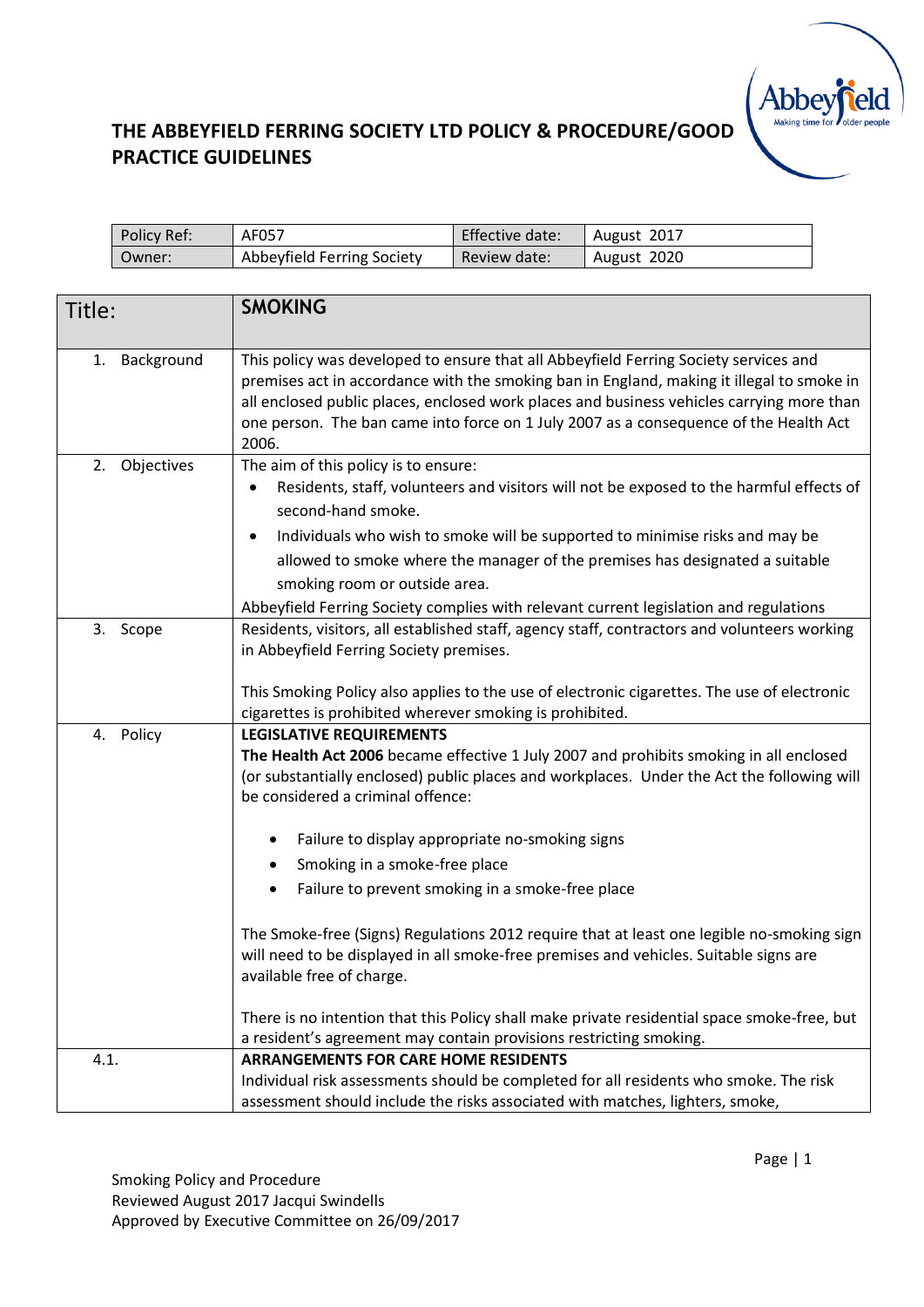

|      | Policy Ref: | AF057                                                                                                                                                                                                                                                                                                                                                                                                                 | Effective date: | August 2017                                                                                                                                                                        |  |
|------|-------------|-----------------------------------------------------------------------------------------------------------------------------------------------------------------------------------------------------------------------------------------------------------------------------------------------------------------------------------------------------------------------------------------------------------------------|-----------------|------------------------------------------------------------------------------------------------------------------------------------------------------------------------------------|--|
|      | Owner:      | Abbeyfield Ferring Society                                                                                                                                                                                                                                                                                                                                                                                            | Review date:    | August 2020                                                                                                                                                                        |  |
|      |             |                                                                                                                                                                                                                                                                                                                                                                                                                       |                 |                                                                                                                                                                                    |  |
|      |             | smouldering cigarette ends, and falling asleep whilst smoking. This is particularly<br>important for frail or forgetful residents.                                                                                                                                                                                                                                                                                    |                 |                                                                                                                                                                                    |  |
|      |             | Where a resident uses an identified external area to smoke, the risk assessment should<br>also address any associated risks e.g. extreme or adverse weather conditions, security<br>and access.<br>Residents must be escorted to the smoking area by a member of staff or a volunteer to<br>ensure their safety at all times. In adverse weather conditions, staff must ensure it is safe<br>for residents to go out. |                 |                                                                                                                                                                                    |  |
| 4.2. |             | <b>SPECIAL CONSIDERATIONS</b><br>example, they may forget:<br>how to smoke correctly<br>$\bullet$<br>how to smoke safely<br>٠<br>how to extinguish a cigarette<br>when they had their last cigarette<br>where their cigarettes are kept                                                                                                                                                                               |                 | There are particular risks associated with smoking for people who have dementia. For                                                                                               |  |
|      |             | considered:<br>$\bullet$<br>Resident's usual pattern of smoking e.g. how many, how often<br>٠<br>Safe storage of cigarettes and lighter/matches<br>Systems for renewing stocks<br>Providing suitable ashtrays                                                                                                                                                                                                         |                 | The risk assessment should address these risks and the following points should be<br>Safety when smoking i.e. where, when and how the resident will smoke                          |  |
|      |             | cigarettes are the resident's property.                                                                                                                                                                                                                                                                                                                                                                               |                 | It may be agreed that care home staff become custodians of a resident's cigarettes. Such<br>arrangements should be clearly recorded and monitored, and staff must respect that the |  |
|      |             | The individual resident's care plan should confirm agreement about:<br>٠<br>cigarettes smoked<br>Where cigarettes are to be kept and by whom<br>٠<br>What risks are associated with the resident smoking<br>Who replenishes the cigarette stock and pays for them<br>٠                                                                                                                                                |                 | Routines for smoking e.g. time of day, before or after meals, number of<br>The degree of supervision, the resident requires when smoking, if any                                   |  |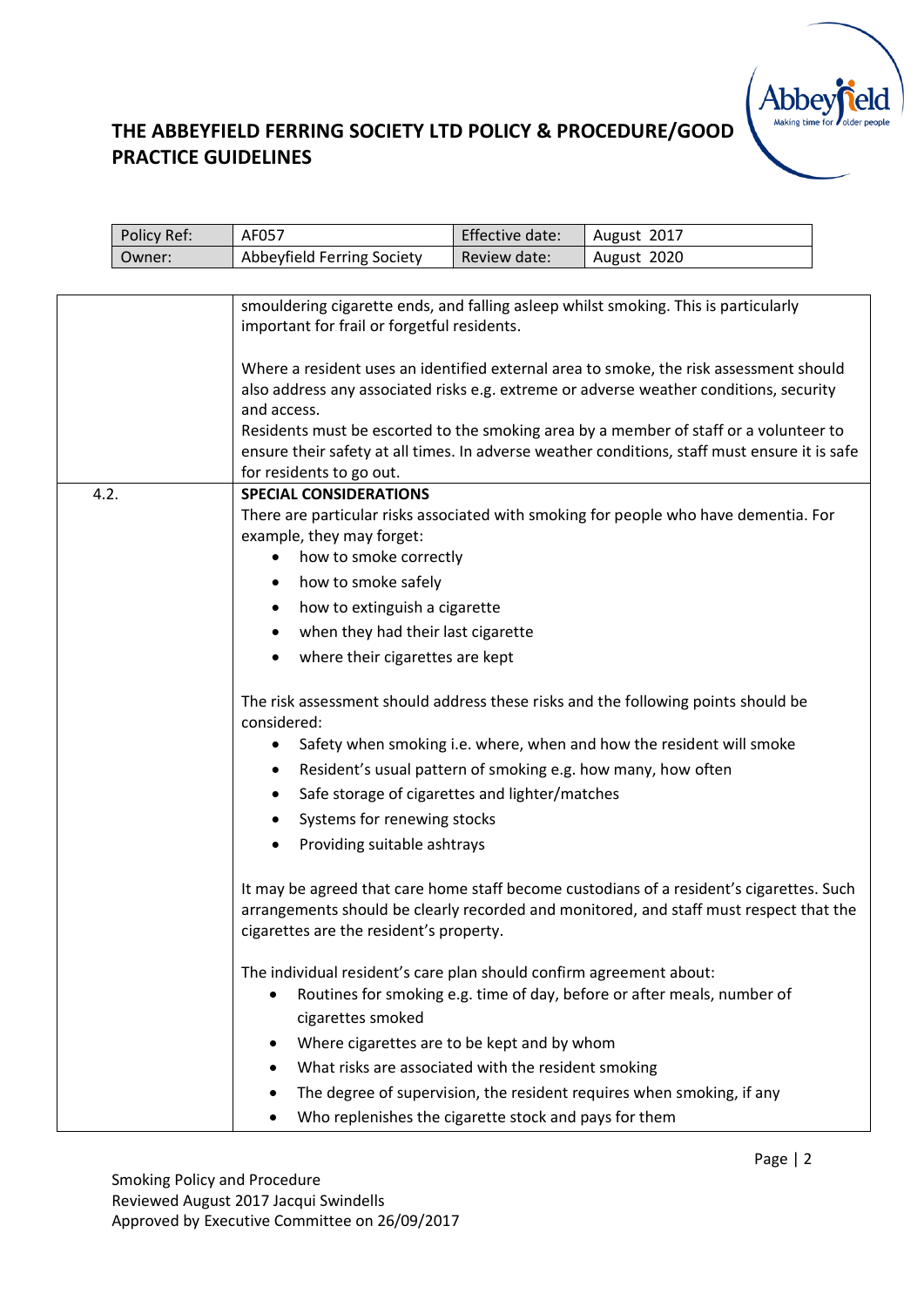

| Policy Ref: | AF057                      | Effective date: | August 2017 |
|-------------|----------------------------|-----------------|-------------|
| Owner:      | Abbeyfield Ferring Society | Review date:    | August 2020 |

|    |                          | Any agreed arrangements should be closely monitored and regularly reviewed.                                                                                                                                                                                                                                                                                                   |  |  |
|----|--------------------------|-------------------------------------------------------------------------------------------------------------------------------------------------------------------------------------------------------------------------------------------------------------------------------------------------------------------------------------------------------------------------------|--|--|
|    |                          |                                                                                                                                                                                                                                                                                                                                                                               |  |  |
|    | 4.3.                     | ARRANGEMENTS FOR STAFF, VOLUNTEERS AND VISITORS                                                                                                                                                                                                                                                                                                                               |  |  |
|    |                          | Staff are not permitted to smoke in any premises owned or leased by Abbeyfield Ferring<br>Society.                                                                                                                                                                                                                                                                            |  |  |
|    |                          | Volunteers and visitors will not be permitted to smoke in any premises.                                                                                                                                                                                                                                                                                                       |  |  |
|    |                          | There is no requirement to provide a smoking shelter but the manager of a premises may<br>identify an external smoking area or shelter. Any identified area or shelter may not be<br>enclosed or substantially enclosed e.g. a roof and 50% or more walls. The manager<br>should seek advice from their local council about construction and location of smoking<br>shelters. |  |  |
|    |                          | Due consideration must be given to the location of a designated smoking area as it will<br>not be acceptable, for example, for it to be within view of the main entrance to the<br>premises. A suitable fireproof receptacle must be provided for discarded cigarettes.                                                                                                       |  |  |
|    |                          | Staff wishing to smoke must use the identified area and are only permitted to do so<br>during a break period. Staff are not permitted to smoke with residents whilst on duty.                                                                                                                                                                                                 |  |  |
|    | 4.4.                     | <b>VEHICLES</b>                                                                                                                                                                                                                                                                                                                                                               |  |  |
|    |                          | Smoking is not permitted in any vehicles owned or leased by Abbeyfield Ferring Society<br>including cars, vans and minibuses.                                                                                                                                                                                                                                                 |  |  |
|    |                          | All vehicles covered by the ban must display at least one legible no smoking sign inside.                                                                                                                                                                                                                                                                                     |  |  |
|    | 5. Finance               | <b>TBC</b>                                                                                                                                                                                                                                                                                                                                                                    |  |  |
| 6. | Supporting<br>Appendices | <b>NA</b>                                                                                                                                                                                                                                                                                                                                                                     |  |  |
|    | 7. Linked policies       | <b>Health and Safety Policy</b>                                                                                                                                                                                                                                                                                                                                               |  |  |
|    | 8. Legislation /         | The Health Act 2006                                                                                                                                                                                                                                                                                                                                                           |  |  |
|    | Regulation               | The Smoke - Free (Premises and Enforcement) Regulations 2006                                                                                                                                                                                                                                                                                                                  |  |  |
|    |                          | The Smoke-Free (Exemptions and Vehicles) Regulations 2007                                                                                                                                                                                                                                                                                                                     |  |  |
|    |                          | The Smoke-Free (Signs) Regulations 2012                                                                                                                                                                                                                                                                                                                                       |  |  |
|    |                          | Section 20 regulations of the Health & Social Care Act 2008                                                                                                                                                                                                                                                                                                                   |  |  |
|    |                          | <b>Essential Standards of Quality and Safety</b>                                                                                                                                                                                                                                                                                                                              |  |  |

Smoking Policy and Procedure Reviewed August 2017 Jacqui Swindells Approved by Executive Committee on 26/09/2017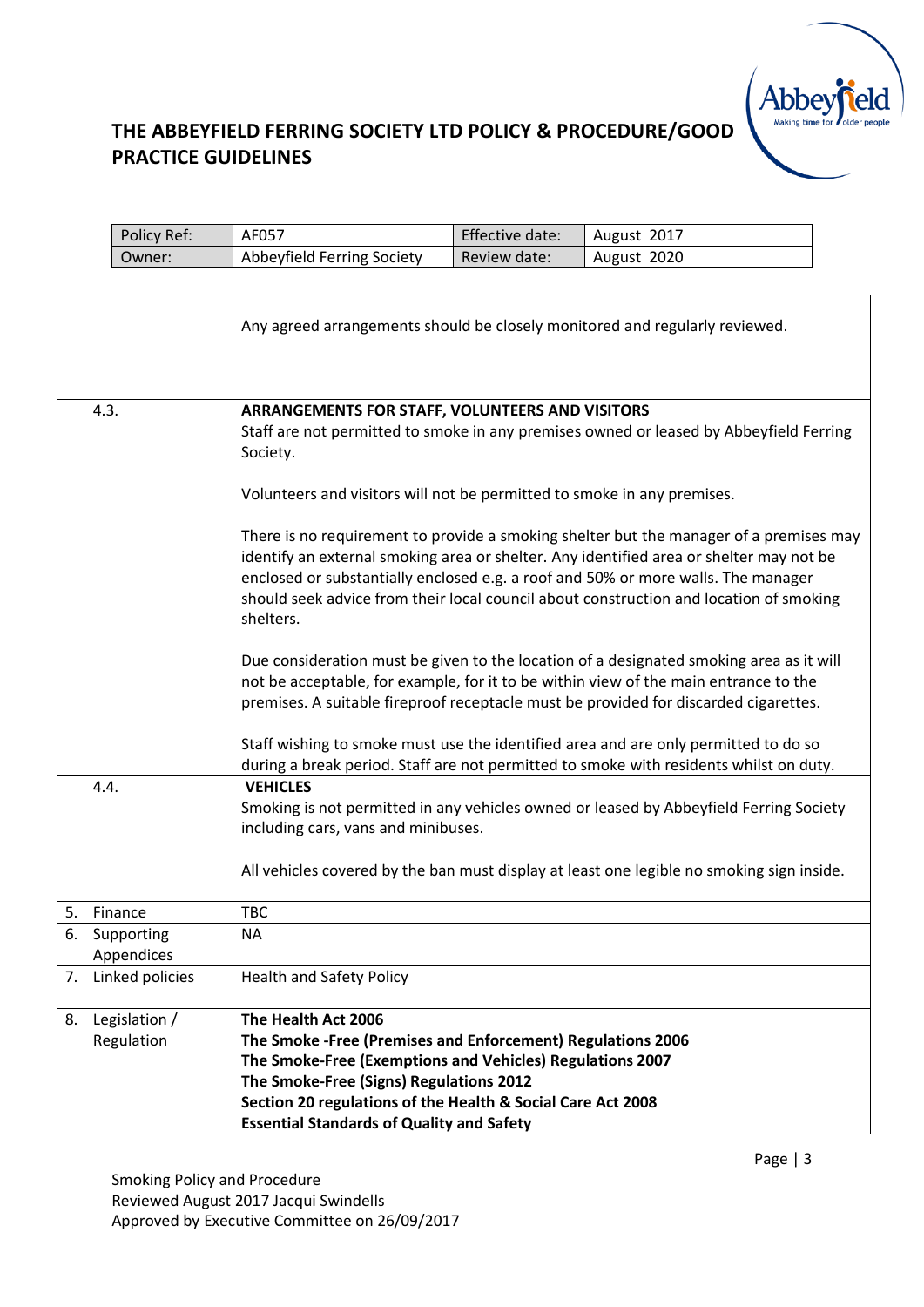

| Policy Ref: | AF057                      | Effective date: | August 2017 |
|-------------|----------------------------|-----------------|-------------|
| Owner:      | Abbeyfield Ferring Society | Review date:    | August 2020 |

| Review          | Every year, subject to any regulatory or legislative updates. |
|-----------------|---------------------------------------------------------------|
| 10. Procedure / |                                                               |
| Guidance        |                                                               |
|                 |                                                               |
|                 |                                                               |